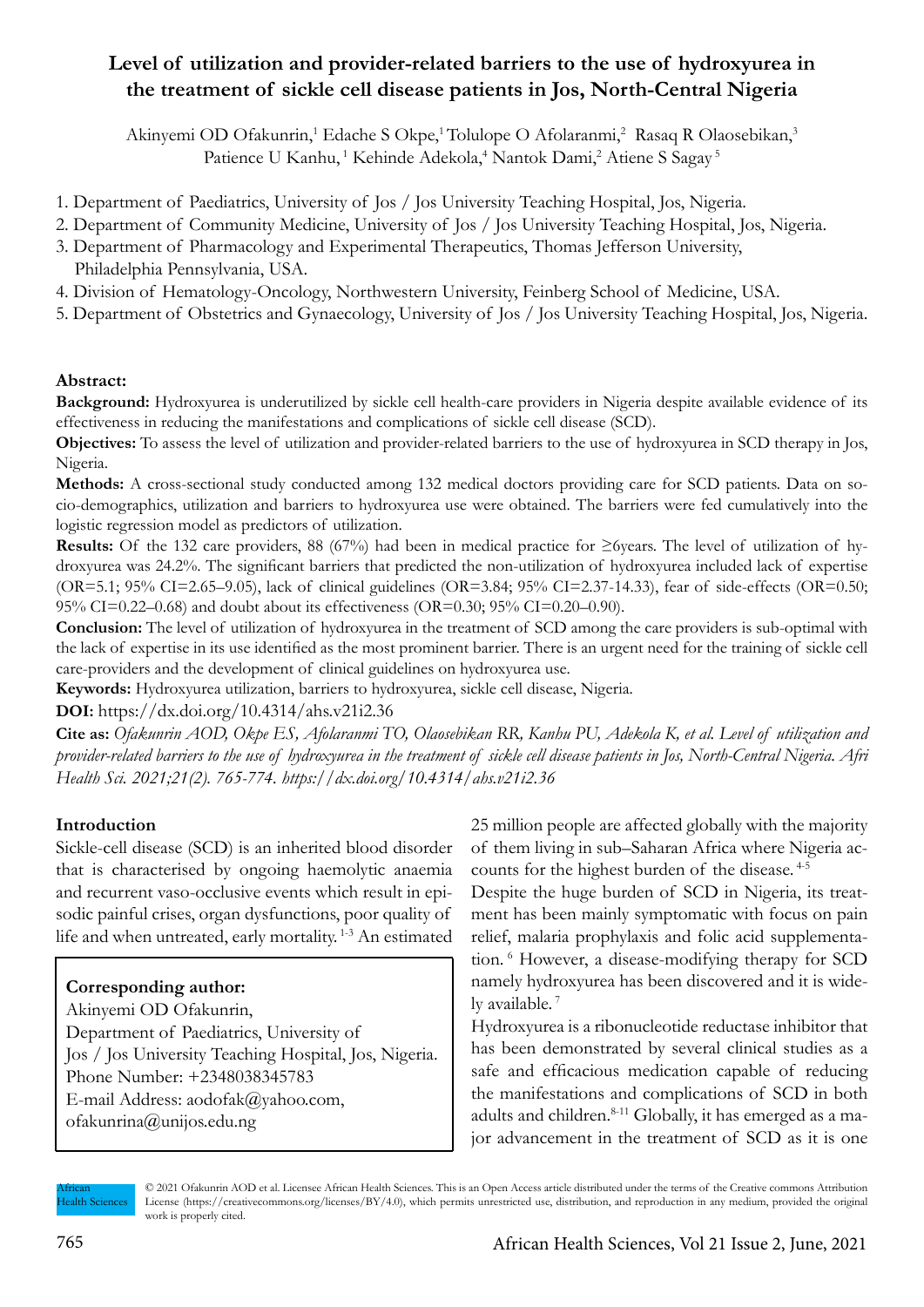of the currently approved medications with the capability of modifying the disease process.<sup>7</sup> The National Institute of Health (NIH) in 2014 and the British Society of Haematology in 2018 both recommended that all patients with the disorder and their family members should be educated about hydroxyurea therapy and all affected children from age nine months and above should be offered hydroxyurea regardless of clinical severity to reduce SCD-related complications and end organ failure.<sup>12, 13</sup>

In Nigeria, available reports suggest that the medication is underutilized by the sickle cell health-care providers while the barriers to its utilization in the treatment of SCD among the providers are yet to be elucidated.<sup>6,</sup> 14-16 This study, therefore, assessed the level of utilization and barriers to the use of hydroxyurea in the treatment of SCD among the health care-providers in Jos, North-Central Nigeria.

### **Materials and methods Study area**

The study was conducted in the four tertiary hospitals in Jos, Plateau State, North-Central Nigeria. Based on the 2006 population census, Plateau State had an estimated population of 3.2 million people; and the population of Jos was 736,016.17 The four tertiary health institutions served as referral centres for the provision of advanced care for SCD patients. The hospitals receive referrals from various health facilities in Plateau State and seven neighbouring States. These hospitals are the Jos University Teaching Hospital (JUTH), Plateau State specialist hospital (PSSH), Our Lady of Apostles Hospital (OLAH), and Bingham University Teaching Hospital (BhUTH). Based on the hospital records, over 2500 patients with SCD are being catered for at these facilities.

# **Study population**

The study was conducted among medical doctors providing medical care for SCD patients in the four hospitals. In the studied setting, SCD patients are cared for by the Paediatricians, Haematologists, Family Physicians and General Practitioners.

# **Study design**

This was a cross-sectional study to assess the level of utilization of hydroxyurea and the barriers to its use in the treatment of SCD patients. The study was conducted between September and November 2018.

# **Inclusion criteria**

All doctors involved in the medical care of sickle cell

disease patients in the four hospitals who consented to participate in the study.

# **Exclusion criteria**

Medical doctors who refused to participate in the survey and those who have not attended to any SCD patient in the last twelve months were excluded.

### **Sample size determination**

The sample size for this study was determined using the appropriate sample size estimation formula for a cross-sectional study.18 The parameters used included the standard normal deviate at 95% confidence interval (1.96), q is the complementary probability  $(1 - p)$ , d is the precision of the study set at 0.05 and p is the proportion of doctors with adequate utilization of hydroxyurea in the treatment of SCD patients in a previous similar study which was  $9\%$  ( 0.09).<sup>19</sup> This gave a minimum sample size of 132 after 5% of the calculated sample size was added to cater for non responses, poor or incomplete responses.

# **Sampling method**

A list of all the medical doctors providing medical treatment for SCD patients in all the four hospitals was made giving a total of 242 doctors of which 112 doctors were in JUTH, 57 in PSSH, 22 in OLAH and 51 in BhUTH. Thereafter, a proportion to size technique was used to determine the number of doctors that will be sampled in each of the four hospitals. This was done by dividing the total number of doctors providing medical services to SCD patients in each of the hospitals by the total number of doctors providing medical services to SCD patients in all the hospitals multiplied by the sample size. Thereafter, a list of all the eligible doctors in all the hospitals was made and serialized. A computed generated table of random numbers was used to select 61, 28, 31 and 12 doctors from the serialised list of the doctors in JUTH, BhUTH, PSSH and OLAH respectively. Furthermore, the doctors whose number corresponded to the one selected by the computer were approached and sampled until the sample size was met. Data was collected from each participant using a pretested, structured and self-administered questionnaire. The data collected included the socio-demographics, utilization and barriers to the utilization/prescription of hydroxyurea.

### **Data analysis**

### **Scoring and grading of responses**

In this study, hydroxyurea was considered to have been 'utilized', if a provider has prescribed hydroxyurea to any SCD patient in the last 12 months and 'not utilized',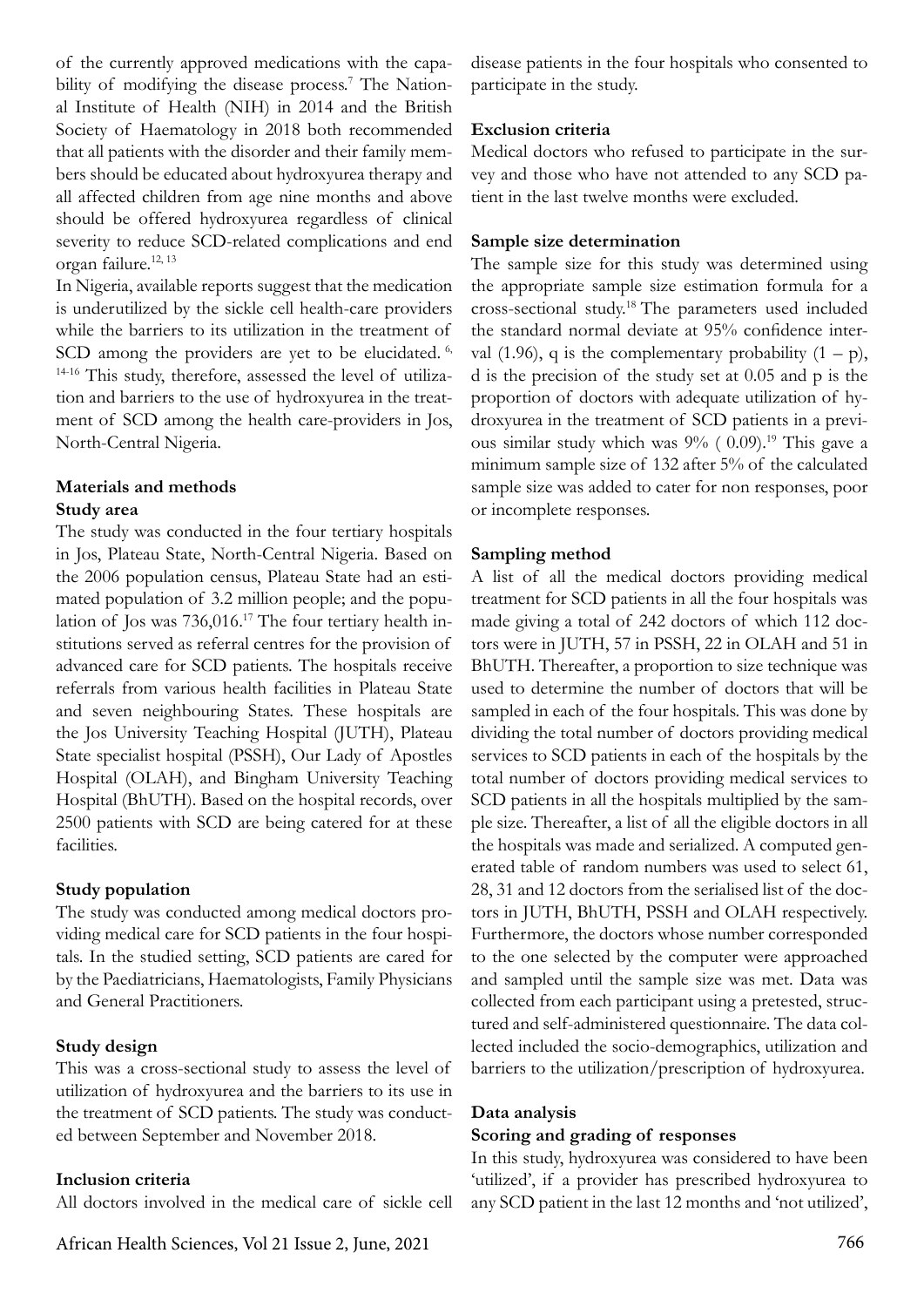if otherwise. The level of utilization of hydroxyurea was assessed by determining the number of providers who had prescribed hydroxyurea to their eligible SCD patients in the last 12 months, and this was also corroborated by determining the proportion of their eligible patients who are on hydroxyurea. Patients' eligibility was based on the 2014 National Institute of Health (NIH) expert panels' recommendation and 2018 British Society of Haematology guideline for children and adults with sickle cell disease.  $12, 13$  When the proportion of eligible patients on hydroxyurea was greater than 10%, it was categorised as 'adequate utilization' and when it was equal to or less than 10%, it was regarded as 'inadequate utilization'. 19 Ten percent cut off was adopted for the adequacy of utilization in this study because the level of uptake of hydroxyurea in Nigeria is still low with some studies reporting between 0 and 2.6% of eligible patients being on hydroxyurea. 14-15

The barriers to the utilization of hydroxyurea which was assessed as explanatory variables included: statement of affirmation of fear of side effects, expertise in the use of hydroxyurea (this involves being conversant with the dosing regimen, treatment monitoring and management of possible side effects), availability of clinical guidelines, cost of medication and monitoring of treatment, doubt about the effectiveness of hydroxyurea, perception of patients refusal etc. In order to reduce recall / information bias, the research questions were carefully selected and the duration for the recall of prescription of hydroxyurea was restricted to a maximum of 12 months.

# **Statistical analysis**

All the returned questionnaires were reviewed for completeness and thereafter serialized in preparation for data entry. Data analysis was carried out using SPSS version 23.0 for Windows (SPSS, Chicago, IL). Descriptive statistical analysis was carried out on qualitative variables such as sex, speciality, cadre etc of the respondents. These and other explanatory variables such as the provider-related barriers were presented in frequency tables and expressed in frequencies and percentages. The barriers were fed cumulatively into the logistic regression model as predictors of utilization of hydroxyurea. Chi-square test was used to test the association between some demographic characteristics of the respondents and utilization of hydroxyurea. Adjusted odds ratio and 95% confidence interval were used as point and interval estimates respectively with a P-value of  $\leq 0.05$  considered statistically significant.

#### **Ethical considerations**

Ethical approval (JUTH/DCS/ADM/127/XVI-II/1156) was obtained from the Health Research Ethicsal Committee of the Jos University Teaching Hospital. Permission was sought and gotten from the various heads of the participating hospitals and departments. Written informed consent was sought and obtained from every respondent before enrolment into the study. Assurance of anonymity and confidentiality of all information supplied was also given.

### **Results**

### **Socio-Demographic Characteristics**

A total of 132 medical doctors who had been providing medical care for sickle cell disease patients participated in this study. Seventy-four (56.1%) of the respondents were males while 58 (43.9%) were females. Sixty-one (46.2%) of the respondents were family physicians while paediatricians and haematologists accounted for 13.6% and 8.3% respectively. Eighty-eight (67%) of the studied population had been in medical practice for upward of six years while 80 (60.6%) of them affirmed to have attended to more than ten SCD patients in the last 6 months (Table 1).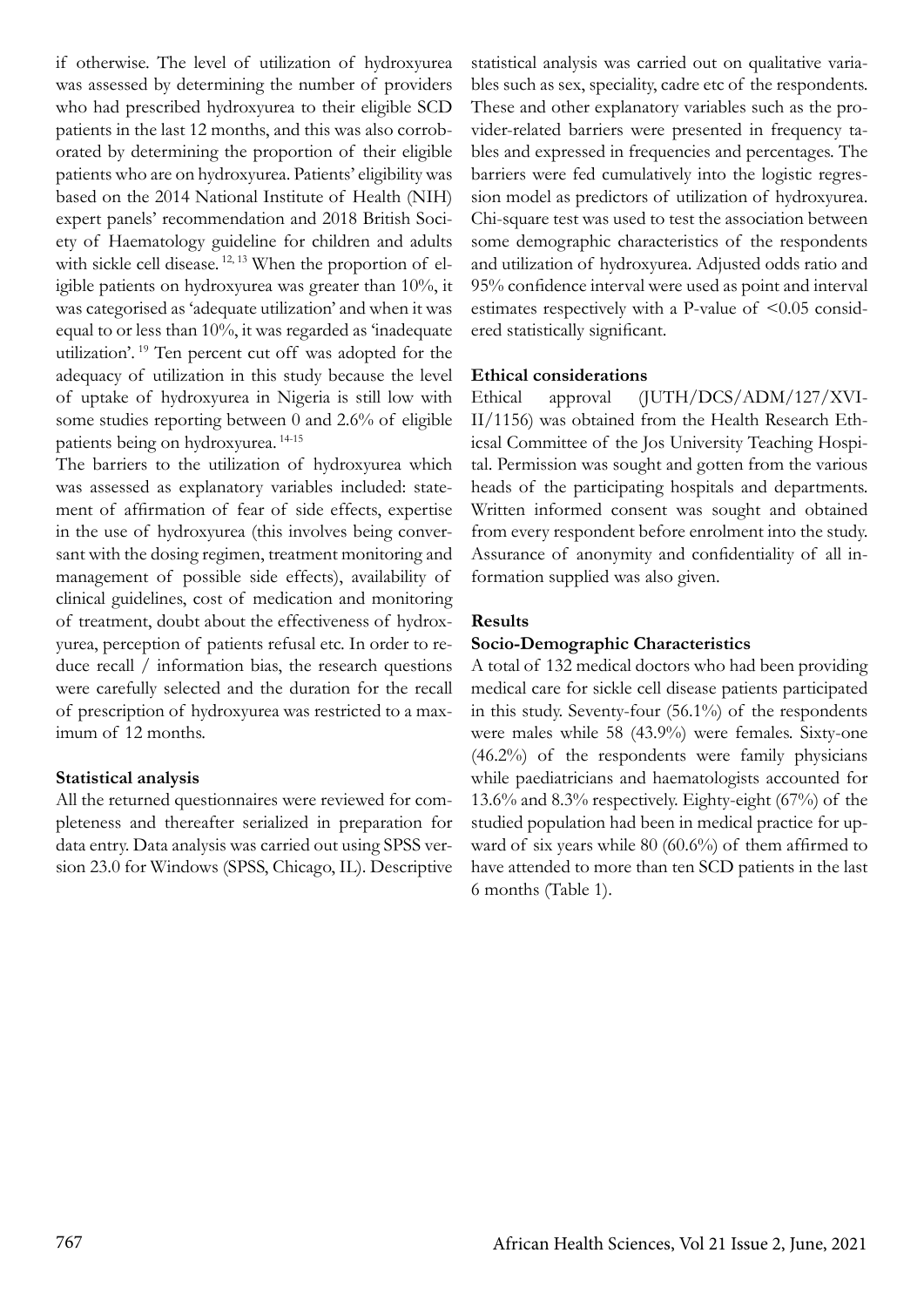| Variable                          | Frequency (n=132) | Percentage (100.0) |  |  |  |
|-----------------------------------|-------------------|--------------------|--|--|--|
| <b>Sex</b>                        |                   |                    |  |  |  |
| Male                              | 74                | 56.1               |  |  |  |
| Female                            | 58                | 43.9               |  |  |  |
| <b>Speciality</b>                 |                   |                    |  |  |  |
| Paediatrics                       | 18                | 13.6               |  |  |  |
| Family medicine                   | 61                | 46.2               |  |  |  |
| Haematology                       | 11                | 8.3                |  |  |  |
| General Practice                  | 42                | 31.8               |  |  |  |
| Cadre                             |                   |                    |  |  |  |
| Medical officers                  | 51                | 38.6               |  |  |  |
| Resident doctors                  | 52                | 39.4               |  |  |  |
| Consultants                       | 29                | 22.0               |  |  |  |
| <b>Years of practice</b>          |                   |                    |  |  |  |
| 1- 5years                         | 44                | 33.4               |  |  |  |
| $6 - 10$ years                    | 46                | 34.8               |  |  |  |
| $>10$ years                       | 42                | 31.8               |  |  |  |
| <b>Facility of practice</b>       |                   |                    |  |  |  |
| <b>JUTH</b>                       | 61                | 46.2               |  |  |  |
| <b>BhUTH</b>                      | 28                | 21.2               |  |  |  |
| <b>PSSH</b>                       | 31                | 23.5               |  |  |  |
| <b>OLAH</b>                       | 12                | 9.1                |  |  |  |
| <b>Number of SCD patients</b>     |                   |                    |  |  |  |
| seen in the last 6 months         |                   |                    |  |  |  |
| $1 - 5$                           | 22                | 16.7               |  |  |  |
| $6 - 10$                          | 30                | 22.7               |  |  |  |
| >10                               | 80                | 60.6               |  |  |  |
| <b>Categories of patient seen</b> |                   |                    |  |  |  |
| Children only                     | 18                | 13.6               |  |  |  |
| Adults only                       | 16                | 12.1               |  |  |  |
| Both                              | 98                | 74.3               |  |  |  |

|  |  |  | Table 1: Demographic characteristics of the respondents |  |  |
|--|--|--|---------------------------------------------------------|--|--|
|--|--|--|---------------------------------------------------------|--|--|

JUTH- Jos University Teaching Hospital, BUTH – Bingham University Teaching Hospital, Plateau State Specialist Hospital, OLAH – Our Lady of Apostle Hospital

# **Utilization of hydroxyurea in the treatment of sickle cell disease patients**

Ninety-three (70%) of the respondents had never discussed hydroxyurea as a treatment option with any SCD patient. About two-thirds (65.9%) of the respondents admitted that they lacked or had poor expertise in the

use of hydroxyurea for the treatment of sickle cell disease while only 32 (24.2%) of the respondents had prescribed hydroxyurea for the treatment of sickle cell disease in the last 12 months. Only 13 (9.8%) of the providers had >10% of their eligible patients on hydroxyurea (Table 2).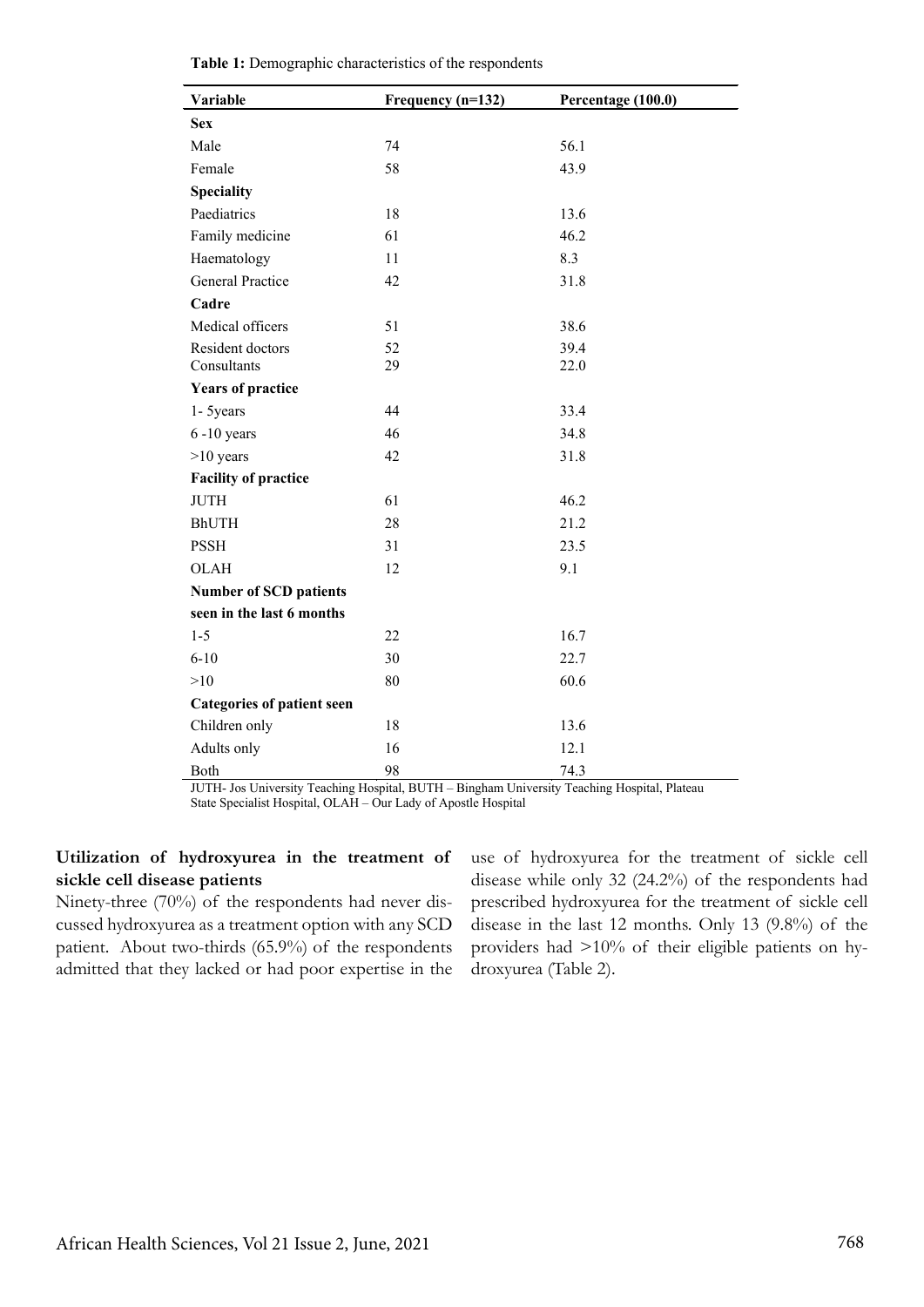| Variable                                     | Frequency        | Percentages |
|----------------------------------------------|------------------|-------------|
|                                              | $n=132$          |             |
| Ever discussed hydroxyurea as a treatment    |                  |             |
| option with any SCD patient                  |                  |             |
| Yes                                          | 39               | 29.5        |
| N <sub>0</sub>                               | 93               | 70.5        |
| Expertise in the use of hydroxyurea          |                  |             |
| Good                                         | 11               | 8.3         |
| Fair                                         | 34               | 25.8        |
| Poor/None                                    | 87               | 65.9        |
| Prescribed hydroxyurea in the last 12 months |                  |             |
| Yes                                          | 32               | 24.2        |
| N <sub>0</sub>                               | 100              | 75.8        |
| Proportion of eligible SCD patients<br>on    |                  |             |
| hydroxyurea                                  |                  |             |
| None                                         | 100              | 75.8        |
| $< 5\%$                                      | 11               | 8.3         |
| $5 - 10\%$                                   | 8                | 6.1         |
| 11-50%                                       | 13               | 9.8         |
| $> 50\%$                                     | $\boldsymbol{0}$ | 0.0         |
| <b>Utilization of hydroxyurea</b>            |                  |             |
| Utilized                                     | 32               | 24.2        |
| Not utilized                                 | 100              | 75.8        |
| <b>Adequacy of utilization</b>               |                  |             |
| Adequate                                     | 13               | 9.8         |
| Inadequate                                   | 119              | 90.2        |

**Table 2:** Utilization of hydroxyurea in the treatment of sickle cell disease patients among all the respondents

# **Comparison of the utilization of hydroxyurea by speciality, cadre and years of practice**

Table 3 shows the utilization of hydroxyurea based on speciality, cadre and years of practise among the study participants. The proportion of haematologists (81.8%) and paediatricians (72.7%) who had prescribed hydroxyurea within the last 12 months were more than the proportions of family physicians (13.1%) and the general practitioners (4.8%) and the difference was statistically significant ( $p < 0.0001$ ) (Table 3).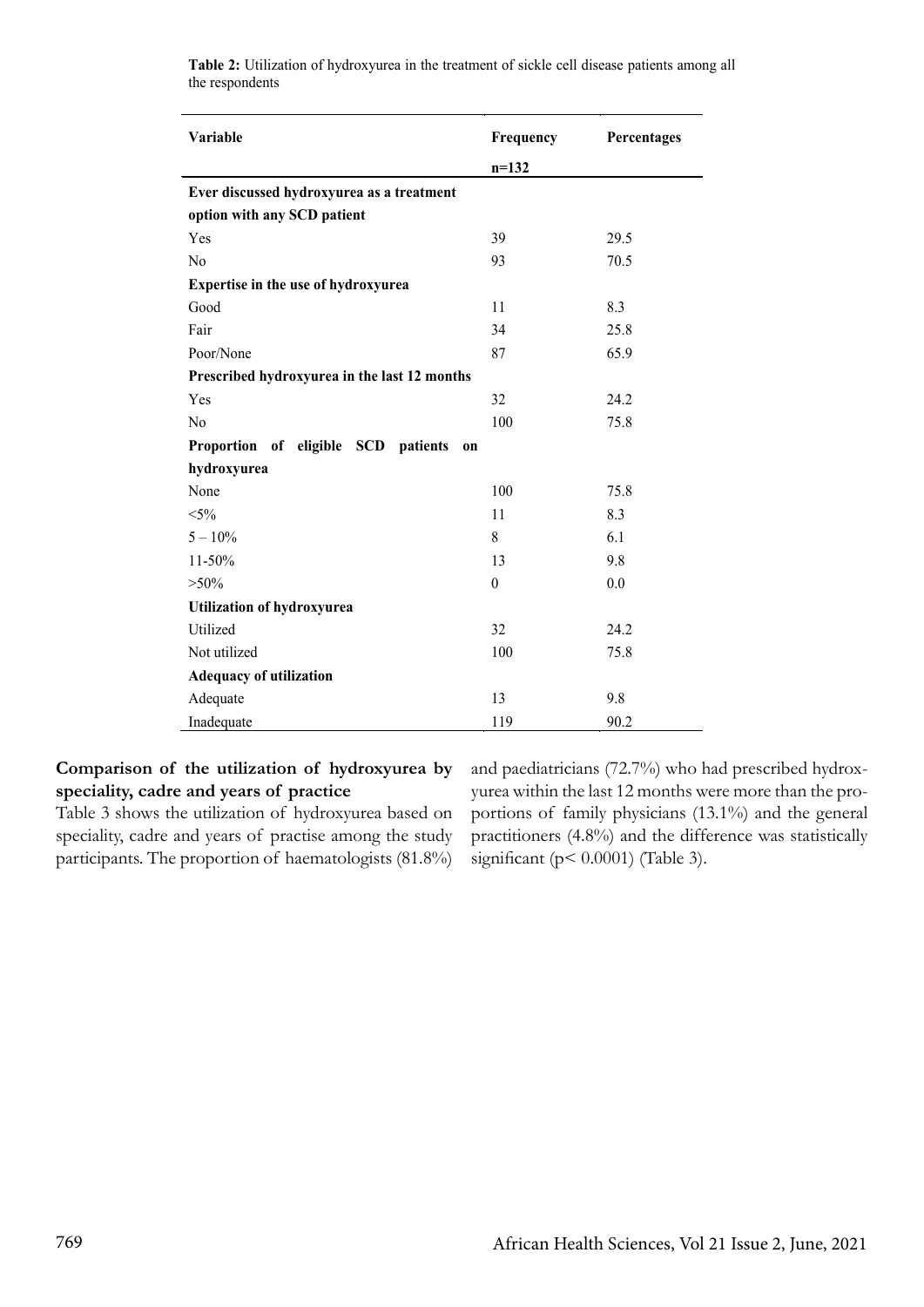| <b>Variable</b>                | Utilized $n$ $(\%)$ | Not utilized n      | <b>Total</b> | $\chi$ <sup>2</sup> | <b>P-value</b> |
|--------------------------------|---------------------|---------------------|--------------|---------------------|----------------|
|                                |                     | $(\%)$              |              |                     |                |
| <b>Speciality</b>              |                     |                     |              |                     |                |
| Paediatrics<br>Family medicine | 13(72.2)<br>8(13.1) | 5(27.8)<br>53(86.9) | 18<br>61     |                     |                |
| Haematology                    | 9(81.8)             | 2(18.2)             | 11           |                     |                |
| <b>General Practice</b>        | 2(4.8)              | 40(95.2)            | 42           | 55.2                | < 0.0001       |
| <b>Total</b>                   | 32                  | 100                 | 132          |                     |                |
| Cadre                          |                     |                     |              |                     |                |
| Medical officers               | 2(3.9)              | 49(96.1)            | 51           |                     |                |
| Resident doctors               | 22(42.3)            | 30(57.7)            | 52           |                     |                |
| Consultants                    | 8(27.6)             | 21(72.4)            | 29           | 20.88               | < 0.0001       |
| <b>Total</b>                   | 32                  | 100                 | 132          |                     |                |
| <b>Years of practice</b>       |                     |                     |              |                     |                |
| 1-5 years                      | 3(6.8)              | 41(93.2)            | 44           |                     |                |
| $5 - 10$ years                 | 18(39.1)            | 28(60.9)            | 46           |                     |                |
| $>10$ years                    | 11(26.2)            | 31(73.8)            | 42           | 12.91               | 0.002          |
| Total                          | 32                  | 100                 | 132          |                     |                |

**Table 3:** Comparison of the utilization of hydroxyurea by speciality, cadre, and years of practice.

Among the different cadres, the proportion of resident doctors (42.3%) who utilized hydroxyurea was more than the other cadres (3.9% and 27.6%- medical officers and consultants respectively) and the difference was statistically significant ( $p$ <0.0001).

 $\overline{a}$ 

# **Provider-related barriers to the utilization of hydroxyurea**

Lack of expertise was the most frequent barrier to the

use of hydroxyurea for the treatment of SCD as 86 (65.2%) of the respondents expressed this as a barrier. Other main barriers identified among the respondents included lack of clinical guidelines on hydroxyurea use (56.1%), fear of side effects (37.1%), and 22% expressed doubt about the effectiveness of hydroxyurea in achieving desired treatment outcomes as a barrier (Table 4).

**Table 4:** Providers-related barriers to the utilization of hydroxyurea

| <b>Variables</b>                                     | Frequency | Percentage |
|------------------------------------------------------|-----------|------------|
| Lack of expertise in hydroxyurea use                 | 86        | 65.2       |
| Lack of clinical guidelines on hydroxyurea use       | 74        | 56.1       |
| Fear of side effects                                 | 49        | 37.1       |
| Doubt about the effectiveness of hydroxyurea         | 29        | 22.0       |
| Patient did not meet the criteria for initiating the | 25        | 18.9       |
| treatment                                            |           |            |
| Perception of patients refusal                       | 23        | 17.4       |
| Fear of poor adherence to medication by the          | 16        | 12.1       |
| patients                                             |           |            |
| Not usually comfortable treating SCD patients        | 8         | 6.1        |
| Cost of medication and monitoring of treatment       | 5         | 3.8        |
| $\sim$                                               |           |            |

NB – There were multiple responses SCD – Sickle cell disease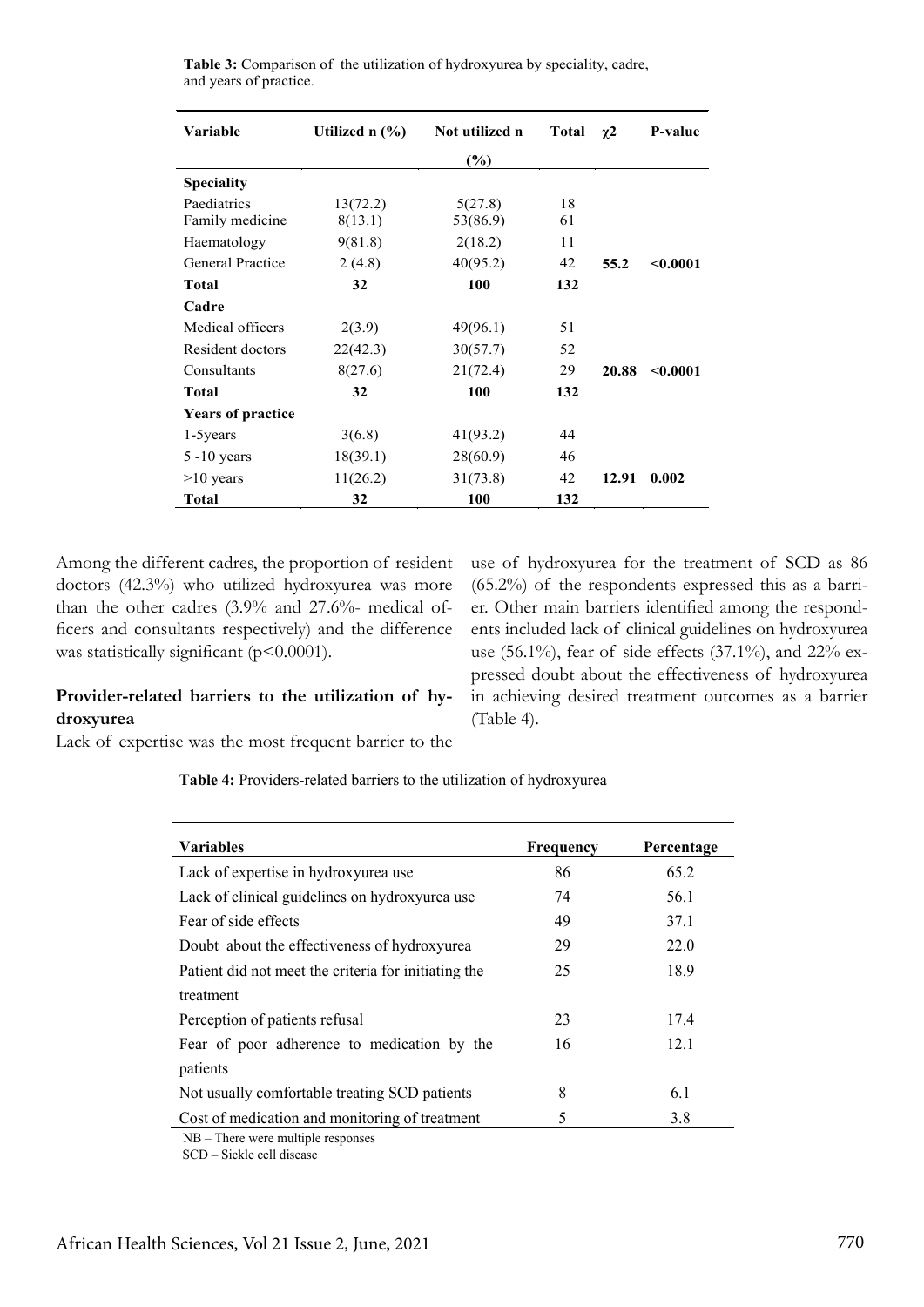# **Factors influencing the non-utilization of hydroxyurea**

The odds of non-utilization of hydroxyurea was 5.1 times higher in providers with no expertise in its use compared to those with some level of expertise (OR =5.1; 95% CI =2.65–9.05; P<0.0001). Similarly, the odds of non-utilization of hydroxyurea was 3.8 times higher among providers who did not have clinical guidelines on hydroxyurea use compared to those who had (OR =3.84; 95% CI =2.37-14.33). Other barriers that predicted the non-utilization of hydroxyurea included fear of side-effects (OR =0.50; 95% CI  $=0.22-0.68$ ; P $=0.019$ ) and doubt about its effectiveness in SCD management (OR =0.30; 95% CI =0.20–0.90; P=0.002). (Table 5).

| <b>Variables</b>                               | <b>Odds</b> ratio | 95% CI           | P-value  |
|------------------------------------------------|-------------------|------------------|----------|
| <b>Speciality</b>                              |                   |                  |          |
| Paediatrics                                    | 1.570             | $0.010 - 3.765$  | 0.766    |
| Family medicine                                | 1.634             | $0.015 - 1.784$  | 0.687    |
| Haematology                                    | 0.200             | $0.100 - 0.900$  | 0.004    |
| <b>General Practice</b>                        | $\mathbf{1}$      |                  |          |
| Cadre                                          |                   |                  |          |
| Resident doctors                               | 2.20              | $0.179 - 5.053$  | 0.355    |
| Medical officers                               | 0.90              | $0.725 - 1.010$  | 0.213    |
| Consultants                                    | $\mathbf{1}$      |                  |          |
| <b>Barriers</b>                                |                   |                  |          |
| Fear of side effects                           |                   |                  |          |
| Absent<br>Present                              | 0.50<br>1         | $0.215 - 0.684$  | 0.019    |
| Expertise in the use of                        |                   |                  |          |
| hydroxyurea in SCD                             |                   |                  |          |
| Absent                                         | 5.05              | $2.647 - 9.048$  | < 0.0001 |
| Present                                        | 1                 |                  |          |
| Lack<br>of<br>clinical<br>guidelines           |                   |                  |          |
| on<br>hydroxyurea use                          |                   |                  |          |
| Yes                                            | 3.84              | $2.366 - 14.335$ | < 0.0001 |
| No                                             | 1                 |                  |          |
| Effectiveness of                               |                   |                  |          |
| hydroxyurea                                    |                   |                  |          |
| Not doubtful                                   | 0.30              | $0.200 - 0.901$  | 0.002    |
| Doubtful                                       | 1                 |                  |          |
| Perception of patients                         | 0.26              | $0.194 - 1.869$  | 0.200    |
| refusal                                        |                   | $0.349 - 4.958$  | 0.451    |
| Fear of poor patients'<br>medication adherence | 0.69              |                  |          |
|                                                |                   |                  |          |
| Not comfortable treating                       | 1.30              | $0.318 - 9.076$  | 0.759    |
| SCD patients<br>Patient did not meet the       | 1.07              | $0.780 - 5.420$  | 0.887    |
| criteria for initiating                        |                   |                  |          |
| therapy                                        |                   |                  |          |
| Cost of medication and                         | 0.94              | $0.459 - 4.995$  | 0.919    |
| monitoring of treatment                        |                   |                  |          |

|  |  |  | Table 5: Factors influencing the non-utilization of hydroxyurea in the study population- |
|--|--|--|------------------------------------------------------------------------------------------|
|  |  |  |                                                                                          |

### **Discussion**

The level of utilization of hydroxyurea by the providers in this study was low, as only about a quarter of the respondents reported its use within the last 12 months.

Besides, only a few of the respondents 'adequately' utilized hydroxyurea in the management of their SCD patients. This level of utilization (24.2%) is higher than the level reported in the studies conducted in Zaria, Nigeria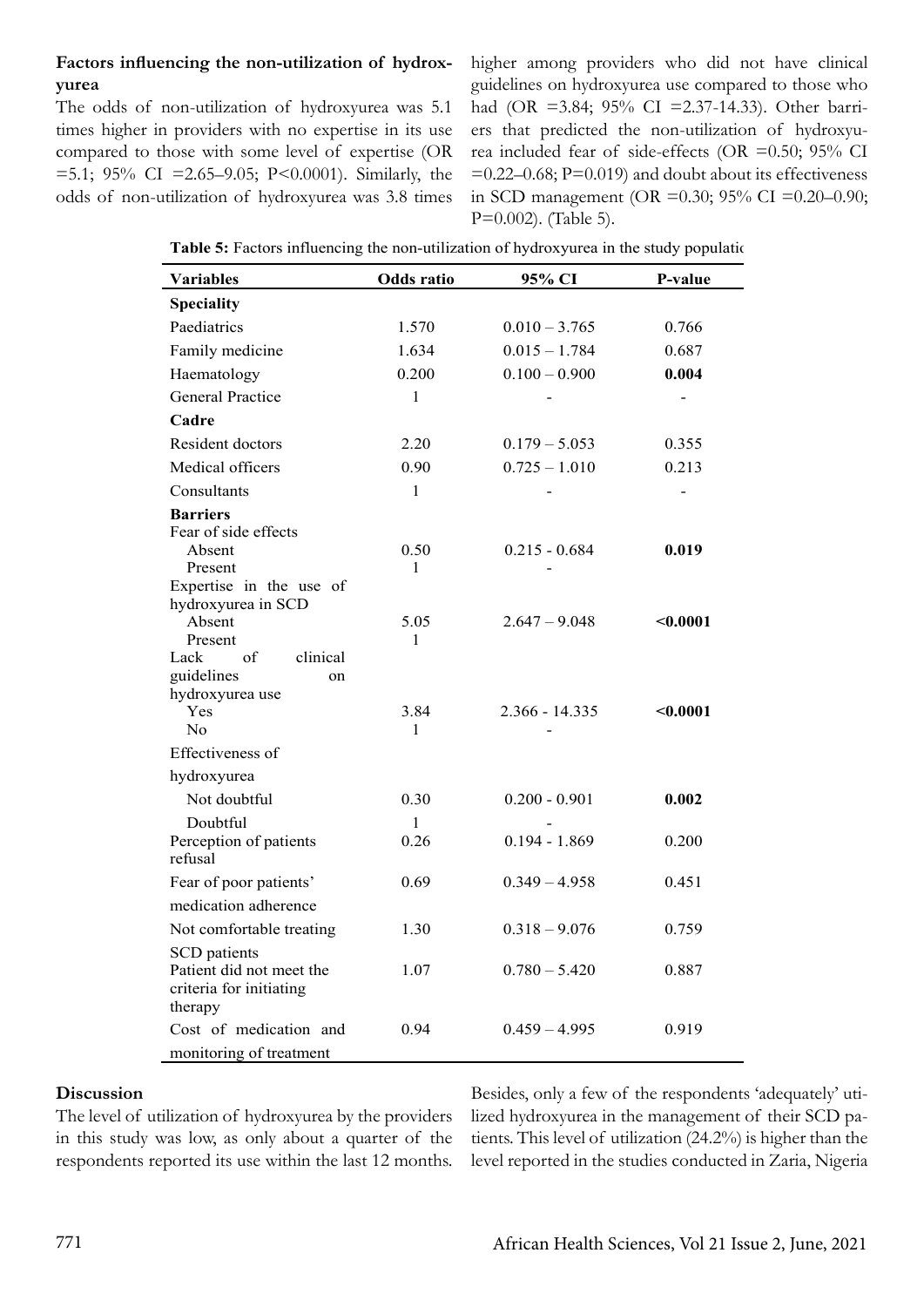in 2007 and 2017 where abysmally low levels of utilization of 0% and 2.6% respectively were reported. 14-15 The level is however lower than those reported in the studies conducted in the United States.19-20 Our finding implies that most of the eligible patients are being denied the opportunity of receiving this disease-modifying therapy. Consequently, these patients could be at risk of more frequent sub-clinical and clinical vaso-occlusive events and haemolysis which could result in frequent painful crises, hospital admissions, early complications including irreversible organ damages and poor quality of life. 1-3 The reason for the low level of utilization of hydroxyurea in this study may be due to poor knowledge among the respondents as about two-thirds of the interviewed providers self-reported poor or no expertise in the use of hydroxyurea. A previous study had identified poor provider knowledge as a reason for the low level of utilization of therapies among sickle cell disease patients.<sup>21</sup> Also, in contrast to our study, the design in the US surveys focused mainly on specialist care providers (haematologists) who most probably must have had the requisite training and retraining as well as established protocol on the use of hydroxyurea.<sup>22</sup> However, in most low–middle-income countries, there is a dearth of specialist care providers and hence the need for training of more health care providers (non-haematologists) to boost the skilled manpower needed to reduce the burden of this disease by filling the gap.<sup>23, 24</sup>

Furthermore, some barriers were reported by the respondents to have affected the utilization of hydroxyurea in the treatment of their patients.

This study found that the most common barrier to the utilization of hydroxyurea among the respondents was the lack of expertise in its use in the treatment of sickle cell disease. The lack of expertise involves the aspect of dosing regimen, monitoring and management of possible side effects in the prospective patients. The National Institutes of Health Consensus Development Conference Statement on Hydroxyurea had similarly identified 'limited number of physicians who have expertise in the use of hydroxyurea for sickle cell disease' as a barrier.<sup>23</sup> This finding implies that continuous medical education and capacity development should be regularly provided for doctors who care for sickle cell disease patients to keep them abreast of the developments and tools that could be beneficial to their patients.

Lack of clinical guidelines on the use of hydroxyurea in the treatment of sickle cell disease was also identified as a barrier in this study. This is in synergy with the findings from recent studies which acknowledged the

lack of treatment guidelines as a barrier to the use of hydroxyurea, especially in low-resource countries. 25, 26 The development of clinical guidelines could help to standardize practice, boost the confidence and enhance the expertise of the physicians. It is worth noting that there's an on-going effort by the Sickle Cell Disease Stroke Prevention in Nigeria (SPIN) trial towards establishing local clinical guidelines for hydroxyurea use, especially for stroke prevention.27 Furthermore, as it has been reported in previous studies, fear of side effects of hydroxyurea was another reason for not prescribing hydroxyurea by this study's participants.<sup>23, 25, 28</sup> Some of the side effects reported in order of concern were bone marrow suppression, carcinogenicity and infertility. It has been well documented that the bone marrow suppressive effect of hydroxyurea is dose-dependent and easily reversible with no life-threatening event reported from its occurrence providing adequate monitoring is instituted. 11, 29, 30 Consequently, provision of adequate monitoring by the health care providers requires that they have requisite knowledge and expertise in the use of hydroxyurea for SCD management. Similarly, hydroxyurea at therapeutic dosage has not been reported to be associated with an increased risk of cancer among sickle cell disease patients who are on the medication compared to those not on it or the general population.<sup>31</sup> Therefore, it will be unjustifiable to withhold beneficial treatment from the patients on account of inference that is not evidence-based. Regarding infertility, sickle cell disease has been associated with infertility especially in males. Also, a few studies have reported the contribution of hydroxyurea treatment to male infertility.<sup>32</sup> However, the area of reproductive epidemiology in sickle cell disease is vastly understudied and requires further research to obtain concrete evidence.<sup>32</sup> Nevertheless, the risk of untreated SCD cannot be compared to the risk associated with HU therapy, especially in low-middle-income countries. Therefore, HU use appears to be highly justified. Doubts about the drug's effectiveness were also found to have constituted a significant barrier to its use. This finding is similar to what was reported by a study conducted among haematologists/oncologists in Florida and North Carolina.33 Local studies on the effectiveness and safety of hydroxyurea may be needed to remove this barrier and allay the fear of toxicity of this medication in low- middle –income countries.<sup>11</sup> Finally, the cost of the medication and monitoring of therapy was reported as a barrier by a few of the respondents. This may, nonetheless, be a very important barrier among the patients, especially in low resource countries, and it's worth exploring through a further research.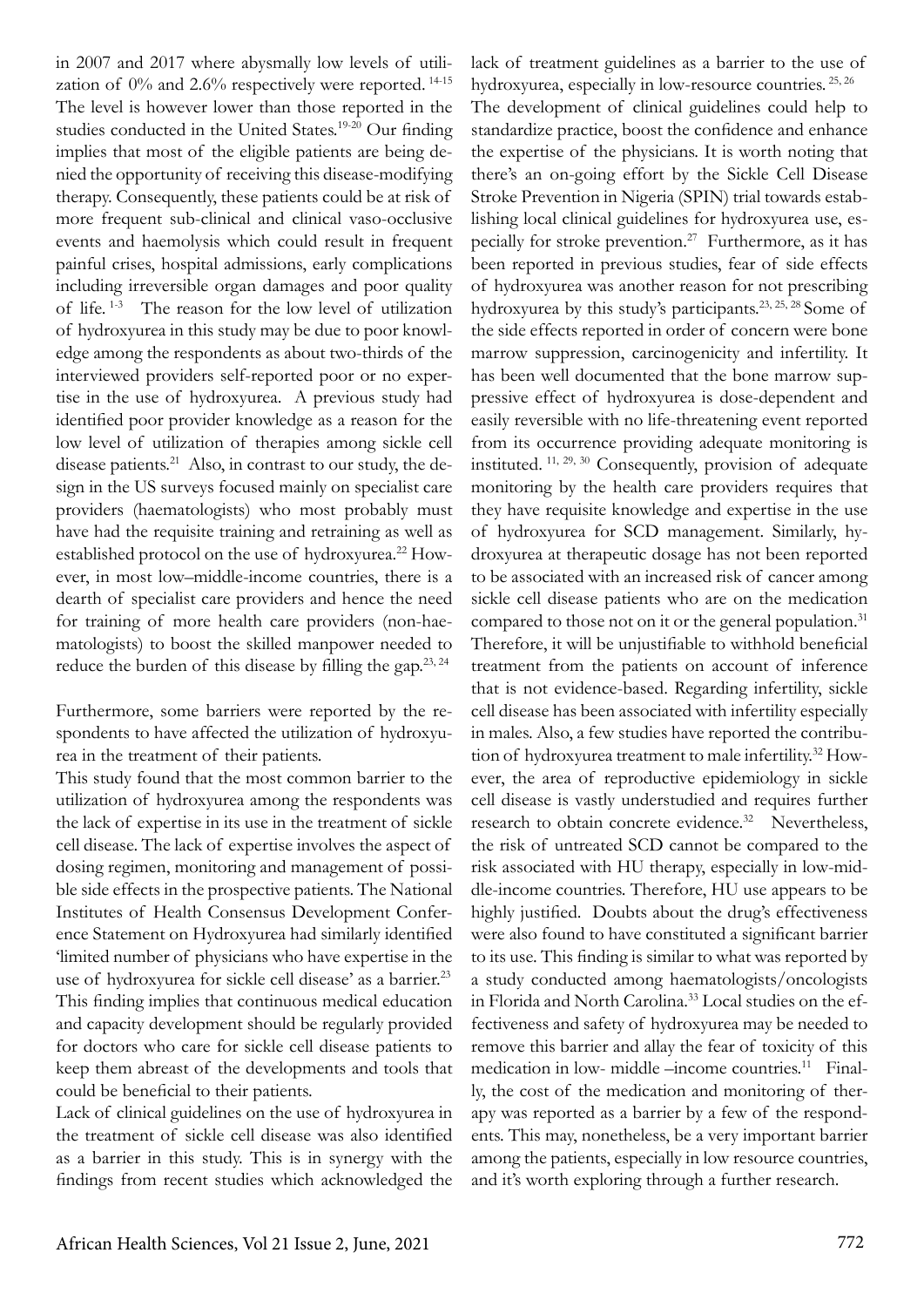We are not unmindful that our study, being a cross-sectional survey, may be limited by the possibility of recall bias. Also, the availability of facilities for hydroxyurea treatment monitoring could also constitute a barrier to its prescription but this was not assessed in this study.

### **Conclusion**

The level of utilization of hydroxyurea by the providers in this study was low. Lack of expertise in the use of hydroxyurea in the treatment of sickle cell disease was the most important barrier preventing the doctors from utilizing/prescribing hydroxyurea to their patients. Other identified significant barriers included lack of clinical guidelines on hydroxyurea use in sickle cell disease, fear of side effects and doubt about the effectiveness of the drug.

The information from this survey has provided some insights into the barriers to the utilization of hydroxyurea in a low-middle income setting. The barriers need to be addressed so that SCD patients could benefit from this life-saving and disease-modifying therapy. There is, therefore, an urgent need to engage the sickle cell care-providers in training on the use of hydroxyurea in the therapy of SCD as well as the development of clinical guidelines. The training could be done within the framework of local practice, thereby providing the local capacity necessary to expand the safe use of hydroxyurea.

### **Acknowledgement**

We appreciate Professors AA Aliyu, AI Zoakah for critically revising this work.

# **Funding**

This work was supported by the Fogarty International Center (FIC); Office of the Director (OD/NIH); National Institute of Neurological Disorders and Stroke (NINDS/NIH); and the National Institute of Nursing Research (NINR/NIH) of the National Institutes of Health under Award Number D43 TW010130. The content is solely the responsibility of the authors and does not necessarily represent the views of the National Institutes of Health.

# **Conflict of interest**

There are no conflicts of interest.

# **References**

1. Smith WR, Bovbjerg VE, Penberthy LT. Understanding pain and improving management of sickle cell disease: the PiSCES study. *J Natl Med Assoc*. 2005; 97(2):183–193.

2. Powars DR, Chan LS, Hiti A, Ramicone E, Johnson C. Outcome of sickle cell anemia : a 4-decade observational study of 1056 patients. *Medicine*. 2005; 84(6):363– 376.

3. Platt OS, Brambilla DJ, Rosse WF. Mortality in sickle cell disease: life expectancy and risk factors for early death. *N Engl J Med*. 1994; 330(23):1639–1644.

4. Piel FB, Patil AP, Howes RE. Global epidemiology of sickle haemoglobin in neonates: A contemporary geostatistical model-based map and population estimates. *Lancet*. 2013;381(9861):142–151.

5. World Health Organization. Report by the Secretariat of the Fifty-ninth World Health Assembly A59/9 2006. Last accessed 13/12/2019

6. Galadanci N, Wudil BJ, Balogun TM, Ogunrinde GO, Akinsulie A , Hasan-Hanga F et al., Current sickle cell disease management practices in Nigeria," *Int Health* 2014;6(1):23–28.

7. Halsey C, Roberts I. The role of hydroxyurea in sickle cell disease. *Br Haematol* 2003; 120:177-86.

8. Charache S, Terrin ML, Moore RD, Dover GJ, Barton FB, Eckert SV, et al. Effect of hydroxyurea on the frequency of painful crises in sickle cell anemia. Investigators of the Multicenter Study of Hydroxyurea in Sickle Cell Anemia. *N Engl J Med*. 1995; 332(20):1317-22.

9. Thornburg CD, Files BA, Luo Z, Miller ST, Kalpatthi R, Iyer R et al. Impact of hydroxyurea on clinical events in the BABY HUG trial. *Blood* 2012; 120: 4304–4310.

10. Wang WC, Wynn LW, Rogers ZR, Scott JP, Lane PA, Ware RE. A two-year pilot trial of hydroxyurea in very young children with sickle-cell anemia. *J Pediatr* 2001; 139(6):790-796.

11. Ofakunrin AOD, Oguche S, Adekola K, Okpe ES, Afolaranmi TO, Diaku-Akinwumi IN et al. Effectiveness and Safety of Hydroxyurea in the Treatment of Sickle Cell Anaemia Children in Jos, North Central Nigeria. *J. Trop. Pediatr* 2020; 66:290–298. https://doi. org/10.1093/tropej/fmz070

12. National Heart, Lung, and Blood Institute. Evidence-Based Management of Sickle Cell Disease: Expert Panel Report, 2014. Bethesda, MD: National Heart, Lung, and Blood Institute, US Department of Health and Human Servies; 2014. Available at: http://www. nhlbi.nih.gov/health-pro/guidelines/sickle-cell-disease-guidelines

13. Qureshi A, Kaya B, Pancham S, Keenan R, Anderson J, Akanni M et al. Guidelines for the use of hydroxycarbamide in children and adults with sickle cell